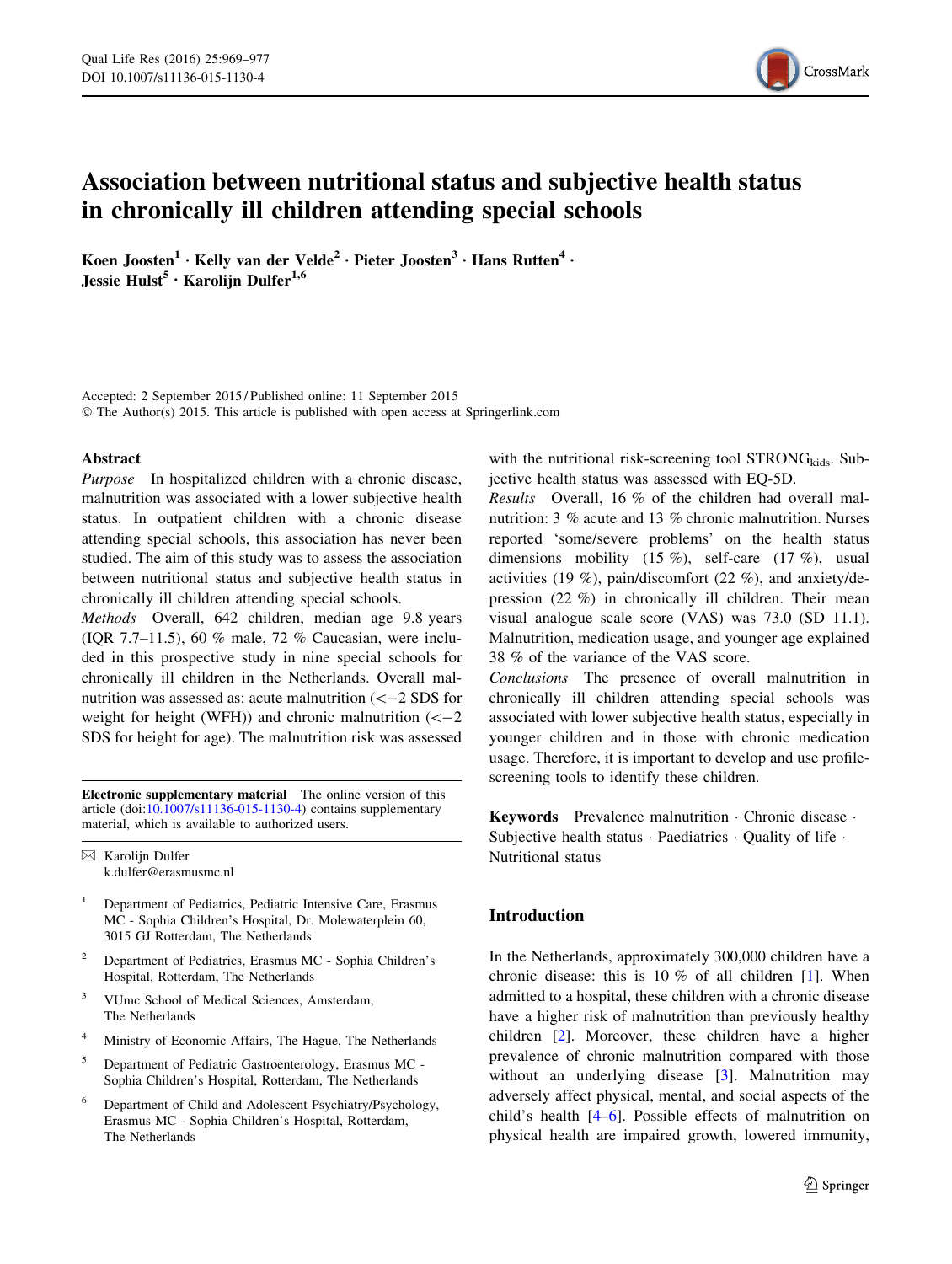and even mortality [\[7](#page-8-0), [8\]](#page-8-0). Malnutrition has also been associated with impaired development of executive functions and lower school achievements [\[5](#page-8-0), [6](#page-8-0)]. In addition, it may also be related to an increased incidence of attention deficit problems, aggressive behaviour [[9\]](#page-8-0), and an increased risk of emotional, social, and cognitive impairments [[10\]](#page-8-0). Moreover, children and adolescents with a chronic condition may report an impaired subjective health status compared with healthy peers [[11\]](#page-8-0).

After hospitalization, chronically ill children may suffer from sequelae, even though their chronic disease is stable. In the Netherlands, most children with a chronic disease will attend regular primary schools at the age of 4 years. However, those children with sequelae, necessitating medical care, may need to attend special schools for chronically ill children. Jelsma and Ramma [[12\]](#page-8-0) reported that children with functional impairments in special schools, ranging from learning disabilities to movement disorders, reported more problems on the mobility and self-care dimensions, compared with children at regular schools.

Because of the medical sequelae in chronically ill children in special schools, there is a higher risk of malnutrition, and therefore, it is important to increase awareness about the nutritional status and practices in these children. Since it was recently shown that malnutrition was associated with a lower subjective health status in hospitalized chronically ill children [[13\]](#page-8-0), it might be hypothesized that malnutrition in chronically ill children attending special schools is also associated with a lower subjective health status.

The first aim of our study was to screen the nutritional status and subjective health status of chronically ill children attending special schools. Secondly, we investigated the association between nutritional status, risk of malnutrition, and subjective health status in these children.

# Methods

#### Assessment procedure

Nine primary schools for chronically ill children throughout the Netherlands were invited to voluntarily participate in this study. The screening of the children took place between December 2010 and January 2011. There were no exclusion criteria. Because of the standard nature of the measurements taken regularly by the nurses of these schools, waived informed consent was obtained from our local medical ethical commission (MEC-2015-060). Parents or caregivers were asked for permission through a letter and could refrain from participation without consequences. Two nurses at each school assessed child

characteristics, nutritional status, risk of developing malnutrition, and subjective health status in the children.

For all children, age, gender, and diagnosis concerning chronic illness were recorded. The chronic illness was classified as neurologic, respiratory, endocrine, cardiac, metabolic, gastrointestinal, renal, oncological, multiple diagnostic groups, and others. For analysis, these types of chronic illness were classified according to the first question of the nutritional risk-screening tool  $STRONG_{\text{kids}}$  (see Fig. [1](#page-2-0)). Furthermore, the onset of the child's chronic disease was reported as: the chronic disease was present at birth or the child developed the chronic disease during life. Children were classified with or without a syndromal disorder. Ethnic background was classified as Caucasian and non-Caucasian.

#### **Instruments**

### Nutritional status

In order to assess nutritional status, anthropometric measurements of standing weight and height were obtained. Beforehand, all participating schools were instructed to collect all data with a standardized assessment, using standard equipment (digital scales, stadiometer) [\[14](#page-8-0)]. Anthropometric data from Dutch children were compared with published standards based on a Dutch reference population [\[15](#page-8-0)]. Data of children with a Turkish or Moroccan background were compared with available culture-specific growth charts [\[15](#page-8-0)]. For syndromal children, specific growth references were used if available [\[16](#page-8-0)]. All data were translated into standard deviation scores (SDS), resulting in weight for age (WFA), weight for height (WFH), and height for age (HFA).

# Malnutrition

Acute malnutrition was indicated as a WFH SDS score  $<-2$ . Chronic malnutrition was indicated as a HFA SDS  $\text{score} \leq -2$ . Overall malnutrition was defined as the presence of acute malnutrition and/or chronic malnutrition [[17\]](#page-8-0).

The risk of malnutrition was assessed with the nutritional risk-screening tool STRONG<sub>kids</sub> (Screening Tool for Risk on Nutritional status and Growth) developed for hospitalized children [\[18](#page-8-0)]. This nutritional risk-screening questionnaire consists of four items, and each item is allocated a score of 1 or 2 points with a maximum total score of 5 points (Fig. [1\)](#page-2-0). Questions answered 'unclear' were classified as 'no'. A child with a STRONG<sub>kids</sub> risk score of 0, 1–3, or 4–5 has, respectively, a low, moderate, or high risk of developing malnutrition. There are no data available on the sensitivity or specificity of the  $STRONG<sub>kids</sub>$  tool.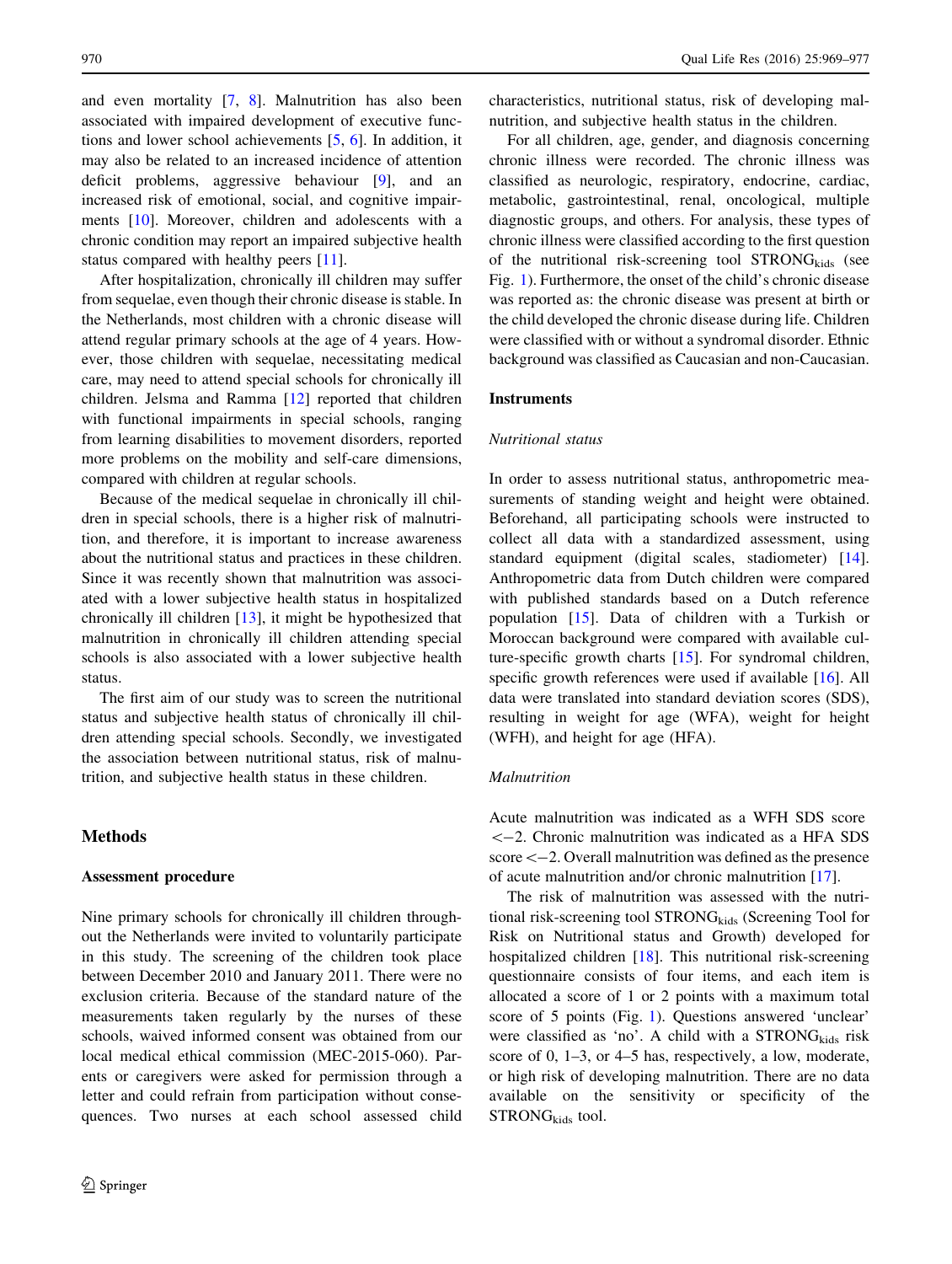<span id="page-2-0"></span>Fig. 1 Nutritional riskscreening tool  $STRONG<sub>kids</sub>$ 

|                          |    | (1) High risk disease (2 points).                                                                |                                                                                                        |  |  |  |  |
|--------------------------|----|--------------------------------------------------------------------------------------------------|--------------------------------------------------------------------------------------------------------|--|--|--|--|
|                          |    |                                                                                                  | Is there an underlying illness with a risk of malnutrition or expected major surgery? (see list below) |  |  |  |  |
|                          |    | (2) Subjective clinical assessment (1 point)                                                     |                                                                                                        |  |  |  |  |
|                          |    | Is the patient in a poor nutritional status judged by subjective clinical assessment (diminished |                                                                                                        |  |  |  |  |
|                          |    | subcutaneous fat and/or muscle mass and/or hollow face)?                                         |                                                                                                        |  |  |  |  |
|                          |    | (3) Nutritional intake and losses (1 point)                                                      |                                                                                                        |  |  |  |  |
|                          |    | Is one of the following items present?                                                           |                                                                                                        |  |  |  |  |
|                          | a. | Excessive diarrhea ( $\geq$ 5 tunes/day) and/or vomiting ( $>$ 3 tunes/day) the last few days?   |                                                                                                        |  |  |  |  |
|                          | b. |                                                                                                  | Reduced food intake during the last few days before admission (not including fasting for an            |  |  |  |  |
|                          |    | elective procedure or surgery)?                                                                  |                                                                                                        |  |  |  |  |
|                          | c. | Pre-existing dietetically advised nutritional intervention?                                      |                                                                                                        |  |  |  |  |
|                          | d. | Inability to consume adequate intake because of pain?                                            |                                                                                                        |  |  |  |  |
|                          |    | (4) Weight loss or poor weight gain (1 point)                                                    |                                                                                                        |  |  |  |  |
|                          |    |                                                                                                  |                                                                                                        |  |  |  |  |
|                          |    |                                                                                                  |                                                                                                        |  |  |  |  |
|                          |    | High risk disease                                                                                |                                                                                                        |  |  |  |  |
|                          |    | Anorexia nervosa                                                                                 | Liver disease, chronic                                                                                 |  |  |  |  |
|                          |    |                                                                                                  | Kidney disease, chronic                                                                                |  |  |  |  |
|                          |    | Bronchopulmonary dysplasia (maximum age 2 years)                                                 | Pancreatitis                                                                                           |  |  |  |  |
|                          |    | Celiac disease                                                                                   | Short bowel syndrome                                                                                   |  |  |  |  |
|                          |    | <b>Cystic Fibrosis</b>                                                                           | Muscle disease                                                                                         |  |  |  |  |
|                          |    | Dysmaturity/prematurity (corrected age 6 months)                                                 | Metabolic disease                                                                                      |  |  |  |  |
|                          |    | Cardiac disease, chronic                                                                         | Mental handicap/retardation                                                                            |  |  |  |  |
| <b>Burns</b>             |    | Infectious disease (AIDS)                                                                        | Expected major surgery                                                                                 |  |  |  |  |
|                          |    | Inflammatory bowel disease                                                                       | Not specified (classified by doctor)                                                                   |  |  |  |  |
| Cancer                   |    |                                                                                                  |                                                                                                        |  |  |  |  |
|                          |    |                                                                                                  |                                                                                                        |  |  |  |  |
|                          |    |                                                                                                  |                                                                                                        |  |  |  |  |
| <b>Total score</b>       |    | low risk                                                                                         |                                                                                                        |  |  |  |  |
| $0$ points<br>1-3 points |    | moderate risk                                                                                    |                                                                                                        |  |  |  |  |

#### Subjective health status

The generic EQ-5D was used to assess subjective health status [\[19](#page-8-0)]. It comprises a descriptive system with five dimensions: mobility, self-care, usual activities, pain/discomfort, and anxiety/depression. Each dimension has three levels: no problems, some problems, and severe problems. This descriptive system of the EQ-5D was combined with the visual analogue scale (VAS). The VAS represents the child's health in the past week, resulting in a score between 0 and 100, with a higher score representing a better health status.

# Statistical analysis

Descriptive analyses were used to describe the study population. WFA, HFA, and WFH deviations from 0 were carried out using one-sample t tests and were represented as standard deviation scores (SDS). Since age was not normally distributed, comparison of continuous age scores between children with malnutrition versus those without malnutrition was completed with Mann–Whitney U test. Pearson's Chi-square tests were used to test differences in nominal and ordinal distributions between children with malnutrition versus those without malnutrition of: gender, ethnic background, disease present at birth, and prediction of malnutrition (low risk versus moderate/high risk).

EQ-5D scores were presented as a health profile, using frequencies of reported problems for each level of each dimension. For each dimension, the number of 'severe problems' was very low. Therefore, the EQ-5D levels were dichotomized into 'no problems' (level 1) versus 'some/severe problems' (level 2 and 3 together). Chisquare tests were used to compare EQ-5D percentages between groups for: malnutrition, risk of malnutrition, chronic disease present at birth, and medication usage.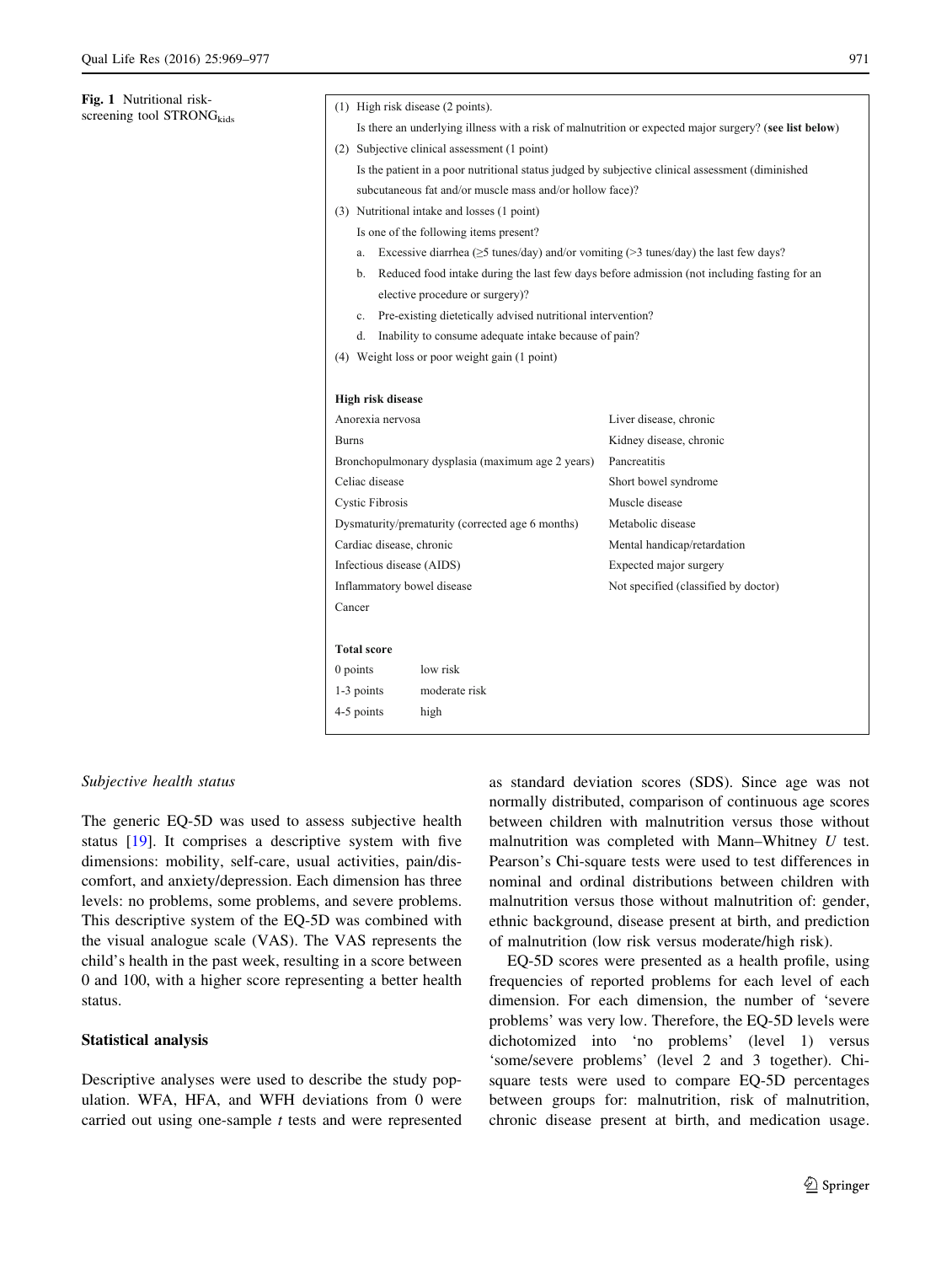Between these groups, differences in continuous visual analogue scales (VAS) were tested with unpaired  $t$  tests. Besides, Pearson's correlation between VAS score and age was assessed.

To determine the association between malnutrition and subjective health status (continuous VAS scores), first univariate regression analysis was applied. Since VAS scores differed significantly between special schools, these univariate analyses were corrected for site of data collection (transformed as dummy variables). After this, all variables that were significantly associated with VAS scores were forced simultaneously into a multiple regression analysis. Variables that were not significant ( $p > .050$ ) in the final model were removed (backward elimination procedure), and then, the total explained variance  $(R^2)$  was calculated. Site of data collection was forced into the models.

As to the assumptions of multiple regression analysis, we first checked for multicollinearity and calculated the variance inflation factor (VIF). For each model, the average of the VIF's of the entered functional health variables was around one, which is expedient. The linearity assumption was examined with a plot of the standardized residuals on the Y-axis and the standardized predicted values on the Xaxis. No pattern was discovered in this scatterplot. To check normality, the histogram of the regression-standardized residuals was inspected. This histogram was normally distributed. Statistics were conducted using SPSS version 21.0, and a two-sided  $p$  value of  $\leq 0.05$  was considered significant.

#### Results

#### Baseline characteristics

A total of 642 children were included from nine schools, with a median of 70 children participating from each school (range 39–109), see Supplemental Table A for number of children in each school. Because of the standard nature of the measurements that are taken regularly by the nurses of these schools, all children who were present between December 2010 and January 2011 were included (see Fig. [2\)](#page-4-0). The median age was 9.8 years (IQR 7.7–11.5), 60 % were male, and 71.8 % were Caucasian (see Table [1](#page-5-0)). Medication use was reported in 419 children (65.3 %) including 106 children using corticosteroids, 25 children using antibiotics, and 15 children using diuretics. Weight and height were available in 99.2 and 99.4 % children, respectively. The mean SDS for WFA  $(-0.16)$ , WFH  $(0.41)$ , and HFA  $(-0.63)$  all significantly differed from 0 (WFH and HFA  $p \le 0.001$ ; WFA  $p \le 0.01$ ).

#### Malnutrition

The prevalence of children with acute malnutrition was 3.0 %. The prevalence of chronic malnutrition was 13.8 %. Since almost 1 % of the children were both acute and chronically malnourished, the overall prevalence of malnutrition was 16.0 % (see Table [1](#page-5-0)). No differences in malnutrition were found between boys and girls or between Caucasian and non-Caucasian children.

The year of onset of disease was known in 468 children. The median duration of illness in these children was 7 years (IQR 5—10 years). In 250 children (53.4 %), the disease was present at birth. The prevalence of acute, chronic, and overall malnutrition in these 250 children was 4.0, 18.8, and 21.2 %, respectively. These were significantly higher than the prevalence among children who became chronically ill later in life (0.9, 8.8, 9.7 %; all  $p<0.05$ ). The prevalence of malnutrition in the various diagnostic groups is reported in supplemental Table B. The highest prevalence of chronic and overall malnutrition was found among children with a metabolic disease, while the prevalence of acute malnutrition did not differ.

# Risk of malnutrition  $(TRONG_{\text{kids}})$

The four items of the  $STRONG_{\text{kids}}$  questionnaire, i.e. 'high-risk disease', 'subjective clinical assessment', 'nutritional intake and losses', and 'weight loss or poor weight gain', were scored with 'yes' in 30.1, 12.3, 10.1, and 2.6 % of the children, respectively. Based on the  $STRONG<sub>kids</sub>$ questionnaire, 59.3 % of the children were classified in the low-risk group, 38.5 % in the moderate-risk group, and 2.2 % in the high-risk group for developing malnutrition. The highest prevalence of acute, chronic, and overall malnutrition was found in the high-risk group, though there was no significant difference between the moderate- and high-risk group (see supplemental Table C).

#### Subjective health status

Overall, chronically ill children reported 'some problems' or 'severe problems' on the health status dimensions mobility (15 %), self-care (17 %), usual activities (19 %), pain/discomfort (22 %), and anxiety/depression (22 %). Their mean VAS score was 73.0 (SD 11.1). Higher age was significantly positively associated with a higher VAS score,  $r = .21, p < .01.$ 

In Table [2](#page-6-0), the counts and percentages of subjective health status problems in children with and without malnutrition, with risk of malnutrition versus those without risk, with their chronic disease present at birth versus those whose disease developed later in time, and for those children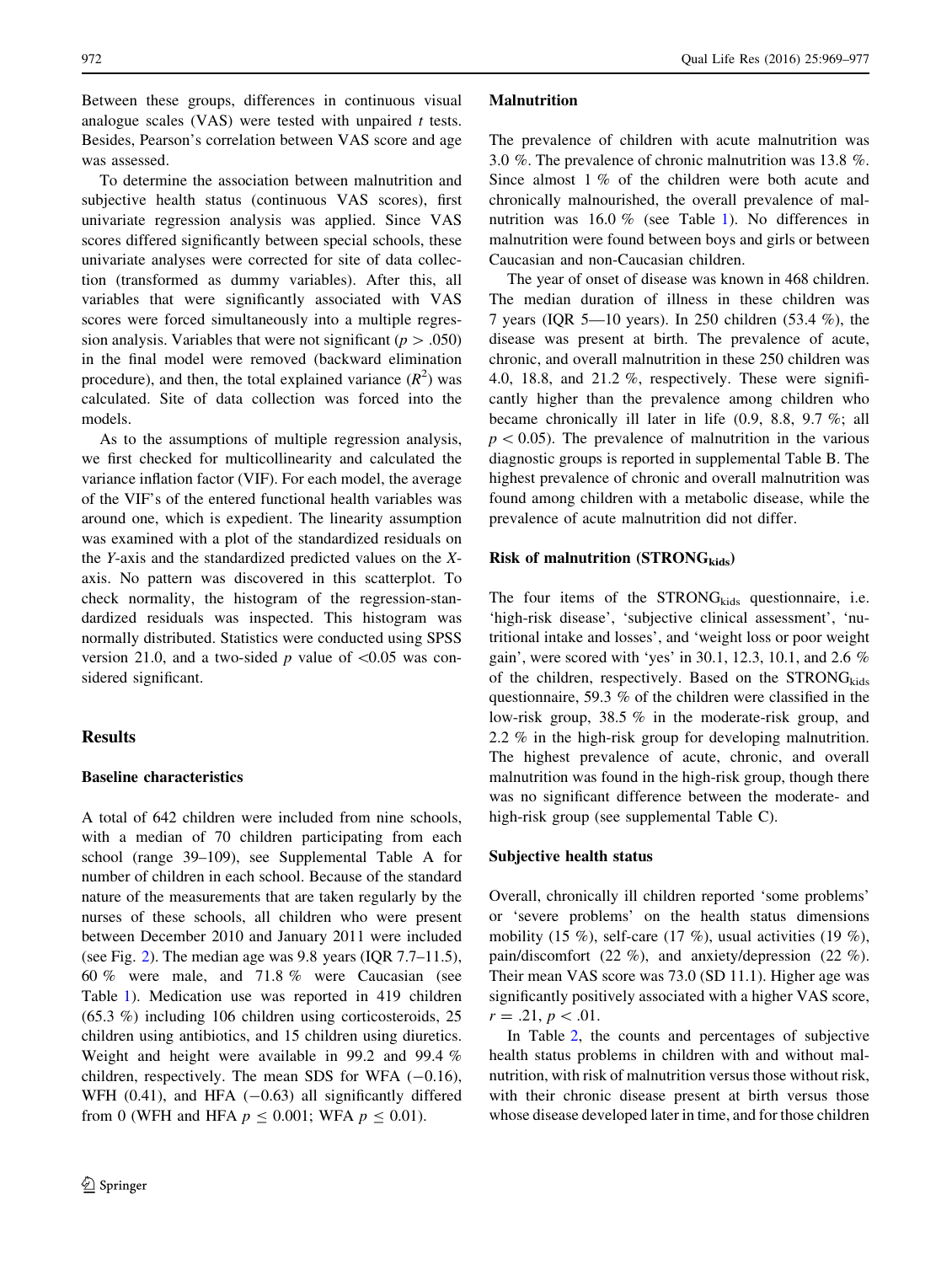#### <span id="page-4-0"></span>Fig. 2 Study enrolment



with medication usage versus those without medication usage are presented. For children with overall malnutrition, nurses reported significantly more often some/severe problems on the dimensions mobility (24 %) and self-care (24 %) than for children without overall malnutrition (13 and 15 %, respectively) (see Table [2\)](#page-6-0). Nurses also reported more often some/severe problems on the dimensions mobility (19 %), self-care (23 %), and usual activities (23 %) for children whose chronic disease was present at birth, compared with those whose chronic disease developed later in life (respectively, 10, 10, and 19 %).

For children who were at risk of developing malnutrition  $(STRONG<sub>kids</sub>)$ , nurses reported more some/severe problems on usual activities (23 %) and pain/discomfort (29 %), compared with those children who were not at risk (respectively, 16 and 17 %). Nurses also reported more pain/discomfort problems (26 %) in children who used medication compared with children who did not use medication (16 %). Nurses also reported more anxiety/depression problems in 25 % of the children who used medication versus in 16 % of the children who did not use medication.

Children with overall malnutrition obtained a lower VAS score than children without overall malnutrition  $M = 70.6$  $(SD = 11.3)$  versus  $M = 73.6$   $(SD = 11.0)$ ,  $t(624) = 2.46$ ,  $p\lt 0.02$ . As to the *risk* of malnutrition, those children with a low risk obtained a higher VAS score compared with those with a moderate/high risk  $M = 74.2$  (SD = 11.0) versus  $M = 71.4$  (SD = 11.1),  $t(626) = 3.11$ ,  $p < .01$ . For children whose chronic illness was present at birth, a significantly lower VAS score was reported compared with those who developed their chronic illness during life  $M = 72.3$ 

 $(SD = 9.9)$  versus  $M = 75.6$   $(SD = 10.9)$ ,  $t(453) = 3.31$ ,  $p\lt 0.01$ . Nurses reported a significantly lower mean VAS score in children who used medication than in children who did not  $M = 71.8$  (SD = 10.7) versus  $M = 75.5$  $(SD = 11.5), t(626) = 4.07 \, p < .01.$ 

# Associations between nutritional status and subjective health status

In univariate regression analysis, corrected for the different special schools, malnutrition in chronically ill children was significantly associated with worse subjective health status; explaining 35 % of its variance (see Table [3](#page-7-0)). In multivariate regression analysis, all variables that significantly differed between children with malnutrition and those without malnutrition (disease present at birth, risk of developing malnutrition ( $STRONG_{\text{kids}}$ ), medication usage, and age in years) were forced simultaneously into the model. Corrected for the different special schools, dichotomized risk of developing malnutrition ( $STRONG<sub>kids</sub>$ ) and disease present at birth were no longer significantly associated with VAS scores ( $p = .33$ ). Medication usage and younger age, together with malnutrition, explained 38 % of the variance of worse subjective health status.

#### **Discussion**

The purpose of this study was to determine the associations between malnutrition, the risk of developing malnutrition, and subjective health status in children attending special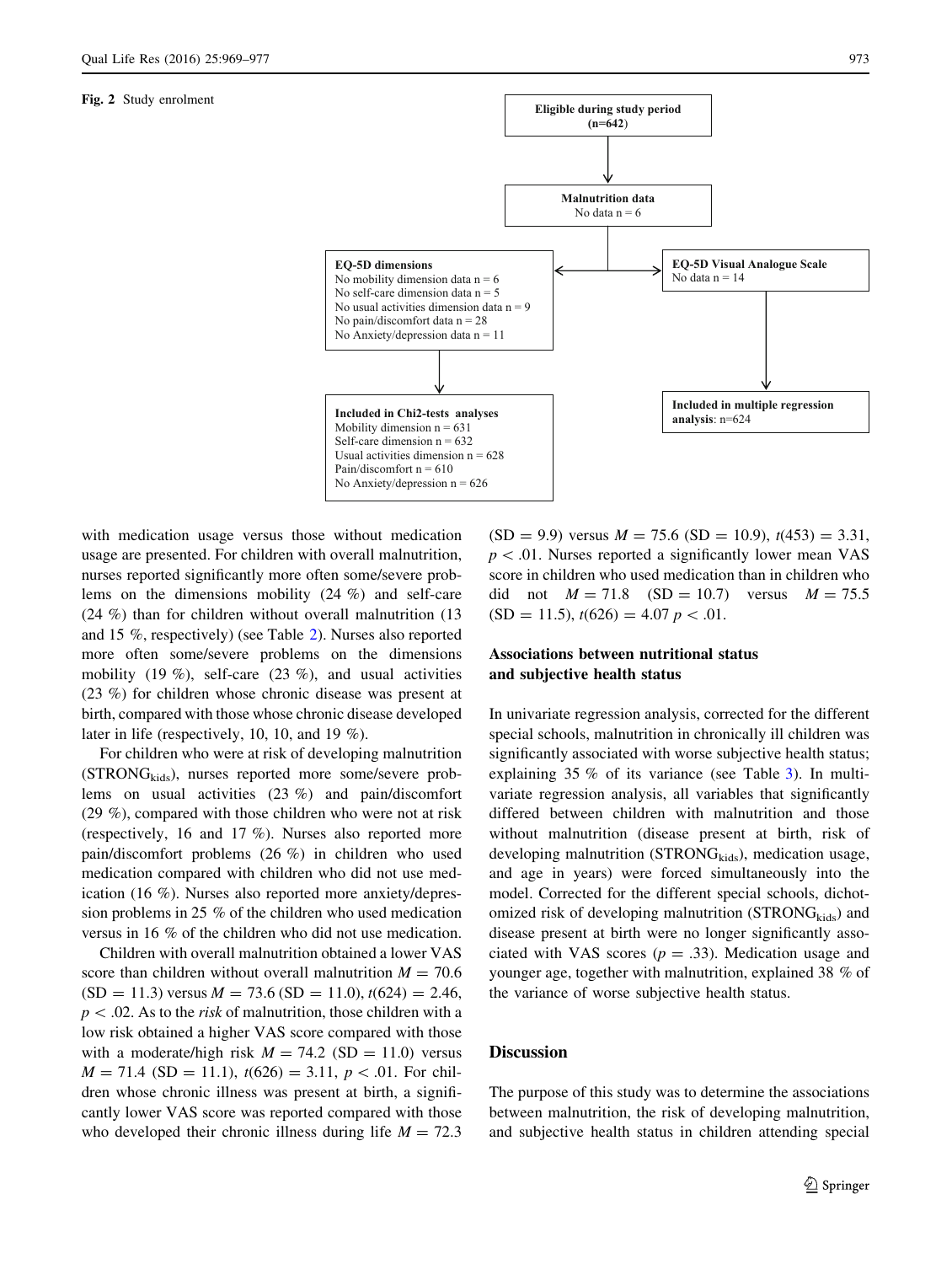<span id="page-5-0"></span>Table 1 Baseline characteristics, malnutrition, and subjective health status

|                                             | $n = 642$         |
|---------------------------------------------|-------------------|
| Child characteristics                       |                   |
| Gender, boy, n (%)                          | 385 (60)          |
| Median age (range)                          | $9.8(4.2 - 13.4)$ |
| Ethnic background:                          |                   |
| White, $n$ (%)                              | 461 (72)          |
| Disease characteristics, $n$ (%)            |                   |
| High-risk disease, yes, $n (\%)^a$          | 193 (30)          |
| Medication usage, yes, $n$ (%)              | 419 (65)          |
| Steroids                                    | 106(17)           |
| Antibiotics                                 | 25(4)             |
| Diuretics                                   | 15(2)             |
| Other                                       | 273 (42)          |
| Disease present at birth, $n$ (%)           |                   |
| Yes                                         | 250 (38.9)        |
| N <sub>0</sub>                              | 218 (34.0)        |
| Missing                                     | 174 (27.1)        |
| Sick leave last 3 months ( $n = 573$ ), yes | 334 (58)          |
| Median days sick last 3 months (IQR)        | $1(0-4)$          |
| Nutritional status                          |                   |
| Malnutrition, $n$ (%)                       |                   |
| Chronic malnutrition                        | 88 (13.8)         |
| Acute malnutrition                          | 19(3.0)           |
| Overall malnutrition                        | 102 (16.0)        |
| Prediction of malnutrition, $n$ (%)         |                   |
| Low risk                                    | 381 (59.3)        |
| Moderate risk                               | 247 (38.5)        |
| High risk                                   | 14(2.2)           |
| Subjective health status                    |                   |
| Some/severe problems with, $n$ (%)          |                   |
| Mobility                                    | 96 (15.1)         |
| Self-care                                   | 106 (16.6)        |
| Daily activities                            | 118 (18.6)        |
| Pain/discomfort                             | 137 (22.3)        |
| Anxiety/depression                          | 139 (22.0)        |
| Visual analogue scale, $m$ (sd)             | 73.0 (11.1)       |
|                                             |                   |

<sup>a</sup> High-risk disease based on first question of nutritional riskscreening tool  $STRONG_{\text{kids}}$  (see Fig. [1\)](#page-2-0)

schools for chronically ill children. The prevalence of acute, chronic, and overall malnutrition in our sample was 3.0, 13.8, and 16.0 %, respectively. Compared with the reported prevalence of acute and chronic malnutrition (11 and 9 %) in the Dutch hospitals, the prevalence of acute malnutrition was lower and chronic malnutrition was higher. This may be associated with the absence of acute

illness in our study population in special schools, compared with hospitalized children [[3](#page-8-0), [18](#page-8-0)].

# Subjective health status dimensions

Overall malnutrition was associated with more nurses-reported problems on mobility (capacity for walking about) and self-care (capacity for self-care in terms of washing and dressing). In addition, a moderate or high risk of developing malnutrition (assessed with the screening tool  $STRONG<sub>kids</sub>$  was associated with more problems on usual activities (attending school, sport and leisure activities, play, do things with family or friends) and pain/discomfort (to what extent the child experienced pain or discomfort). Disease characteristics such as the presence of the chronic disease at birth and medication usage were also associated with several subjective health dimensions. Remarkably, only chronic medication use was associated with more problems on anxiety/depression dimension (to what extent the child experienced anxious or depressed feelings).

In chronically ill children who are attending special schools, regular measurements of weight and height is standard care. Using these measurements to calculate the SD scores for weight and height and thereby identifying those children with acute (WFH SD scores  $\langle -2 \rangle$  and chronic (HFA SD scores  $\langle -2 \rangle$  malnutrition might also help to identify children who are at risk of developing problems on subjective health status dimensions. Besides, determination of the risk of malnutrition using a nutritional screening tool like STRONGkids might also be helpful in identifying at-risk children. This is the first study in which the  $STRONG<sub>kids</sub>$  was applied in a non-clinical setting, and it seemed to be a practical, easy, and reliable tool for assessment of nutritional risk and subjective health status.

# Subjective health status visual analogue scale

Children with a chronic disease in our sample obtained a lower VAS score ( $M = 73.0$ ) for subjective health compared with children from previous studies with autism spectrum disorder  $(M = 80.7)$ , with intellectual disorders  $(M = 79.4)$ , with movement disorders  $(M = 76.9)$ , and with hearing disorders ( $M = 88.1$ ) [\[20](#page-8-0)]. They also obtained lower VAS scores compared with children with disabilities, ranging from learning disabilities to movement disorders, attending special schools  $(M = 88.4)$  [\[12](#page-8-0)]. In these two studies, children (who were actually older) reported their own subjective health status, whereas in our study, nurses employed at the special schools assessed the subjective health status of the children. Since in our study children were younger and higher age was associated with a higher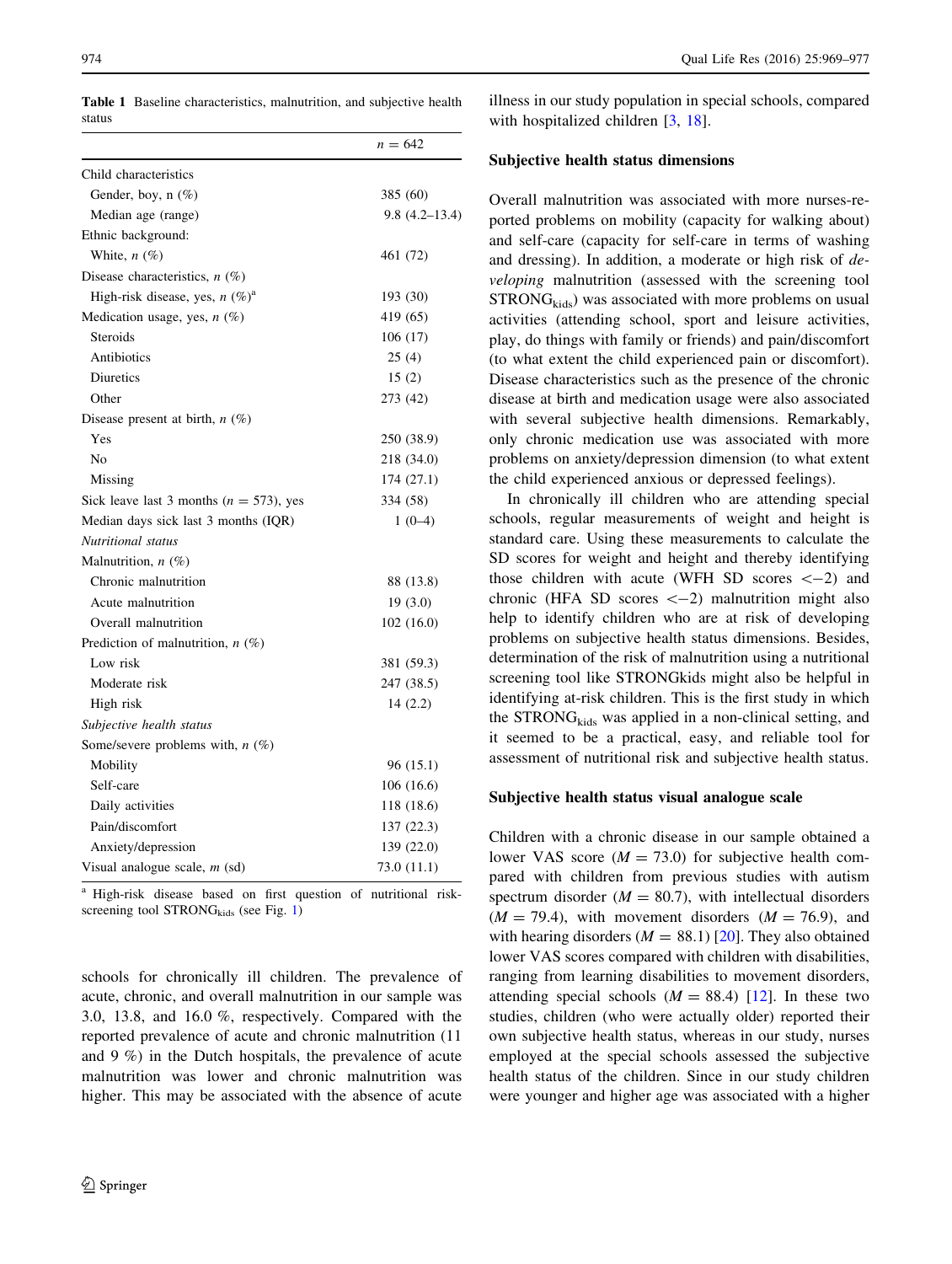| Problems                                                                                                                                                                                                              |                       | Subjective health status problems |                        |             |                          |                      |                       |                      |                        |                            |
|-----------------------------------------------------------------------------------------------------------------------------------------------------------------------------------------------------------------------|-----------------------|-----------------------------------|------------------------|-------------|--------------------------|----------------------|-----------------------|----------------------|------------------------|----------------------------|
|                                                                                                                                                                                                                       | Mobility $n(\%)$      |                                   | Self-care $n$ (%)      |             | Usual activities $n$ (%) |                      | Pain/discomfort n (%) |                      |                        | Anxiety/depression $n$ (%) |
|                                                                                                                                                                                                                       | $\frac{1}{2}$         | Some/severe                       | ž                      | Some/severe | $\tilde{z}$              | Some/severe          | $\tilde{z}$           | Some/severe          | $\tilde{z}$            | Some/severe                |
| Malnutrition                                                                                                                                                                                                          |                       |                                   |                        |             |                          |                      |                       |                      |                        |                            |
| ž                                                                                                                                                                                                                     | 458 (87) <sup>a</sup> | 71 $(13)^a$                       | $450(85)$ <sup>b</sup> | $81 (15)^b$ | 428 (81)                 | 98 (19)              | 399 (78)              | 113 (22)             | 411 (78)               | 113 (22)                   |
| Yes                                                                                                                                                                                                                   | 78 (76) <sup>a</sup>  | $24 (24)^a$                       | $77(76)$ <sup>b</sup>  | $24 (24)^b$ | 83 (81)                  | 19(19)               | 75 (77)               | 23(23)               | 77 (75)                | 25(25)                     |
| STRONG <sub>kids</sub>                                                                                                                                                                                                |                       |                                   |                        |             |                          |                      |                       |                      |                        |                            |
| No risk                                                                                                                                                                                                               | 327 (87)              | 50 (13)                           | 322 (85)               | 55 (15)     | 317 (84) <sup>c</sup>    | 59 $(16)^{\circ}$    | $300(83)^d$           | 63 (17) <sup>d</sup> | 297 (80)               | 76(20)                     |
| Moderate/high                                                                                                                                                                                                         | 231 (83)              | 46 (17)                           | 209 (80)               | 51 (20)     | 198 (77) <sup>c</sup>    | 59 (23) <sup>c</sup> | $177 (71)^d$          | 74 (29) <sup>d</sup> | 195 (76)               | 63 (24)                    |
| Chronic disease present at birth                                                                                                                                                                                      |                       |                                   |                        |             |                          |                      |                       |                      |                        |                            |
| ż                                                                                                                                                                                                                     | 194 (90) <sup>e</sup> | $21 (10)^e$                       | $195 (90)^{f}$         | $21 (10)^f$ | 193 (81) <sup>g</sup>    | $22(19)^{g}$         | 170 (81)              | 40 (19)              | 167 (78)               | 47 (22)                    |
| Yes                                                                                                                                                                                                                   | 202(81)°              | 46 (19) <sup>e</sup>              | $190 (77)^5$           | 58 $(23)^f$ | $(58 (77)^8)$            | 56 (23) <sup>g</sup> | 178 (76)              | 56 (24)              | 202 (82)               | 43 (18)                    |
| Medication usage                                                                                                                                                                                                      |                       |                                   |                        |             |                          |                      |                       |                      |                        |                            |
| ż                                                                                                                                                                                                                     | 183 (83)              | 37 (17)                           | 179 (81)               | 43 (19)     | 176 (80)                 | 44 (20)              | 181 $(84)^h$          | 34 (16) <sup>h</sup> | $184(84)$ <sup>1</sup> | $35 (16)^1$                |
| Yes                                                                                                                                                                                                                   | 357 (86)              | 59 (14)                           | 352 (85)               | 63 (15)     | 339 (82)                 | 74 (18)              | 296 (74) <sup>h</sup> | $103 (26)^h$         | $308 (75)^{1}$         | $104 (25)^{i}$             |
| <sup>b.c.d</sup> The observed counts differed significantly from the expected counts under the assumption of no association: * $p < 0.05$<br>STRONG <sub>kids</sub> : a nutritional screening tool to assess the risk |                       |                                   | of malnutrition        |             |                          |                      |                       |                      |                        |                            |

Table 2 Chi-square comparisons between subjective health status problems for malnutrition, prediction of malnutrition, chronic disease present at birth, and medication usage

Table 2 Chi-square comparisons between subjective health status problems for malnutrition, prediction of malnutrition, chronic disease present at birth, and medication usage

as f.s.h.i The observed counts differed significantly from the expected counts under the assumption of no association: \*  $p < 0.01$ a,e,f,g,h,i The observed counts differed significantly from the expected counts under the assumption of no association:  $* p < 0.01$ <sup>b,c,d</sup> The observed counts differed significantly from the expected counts under the assumption of no association: \*  $p \lt 0.05$ i, ś.  $\dot{\mathfrak{a}}$ 

<span id="page-6-0"></span>Qual Life Res (2016) 25:969–977 975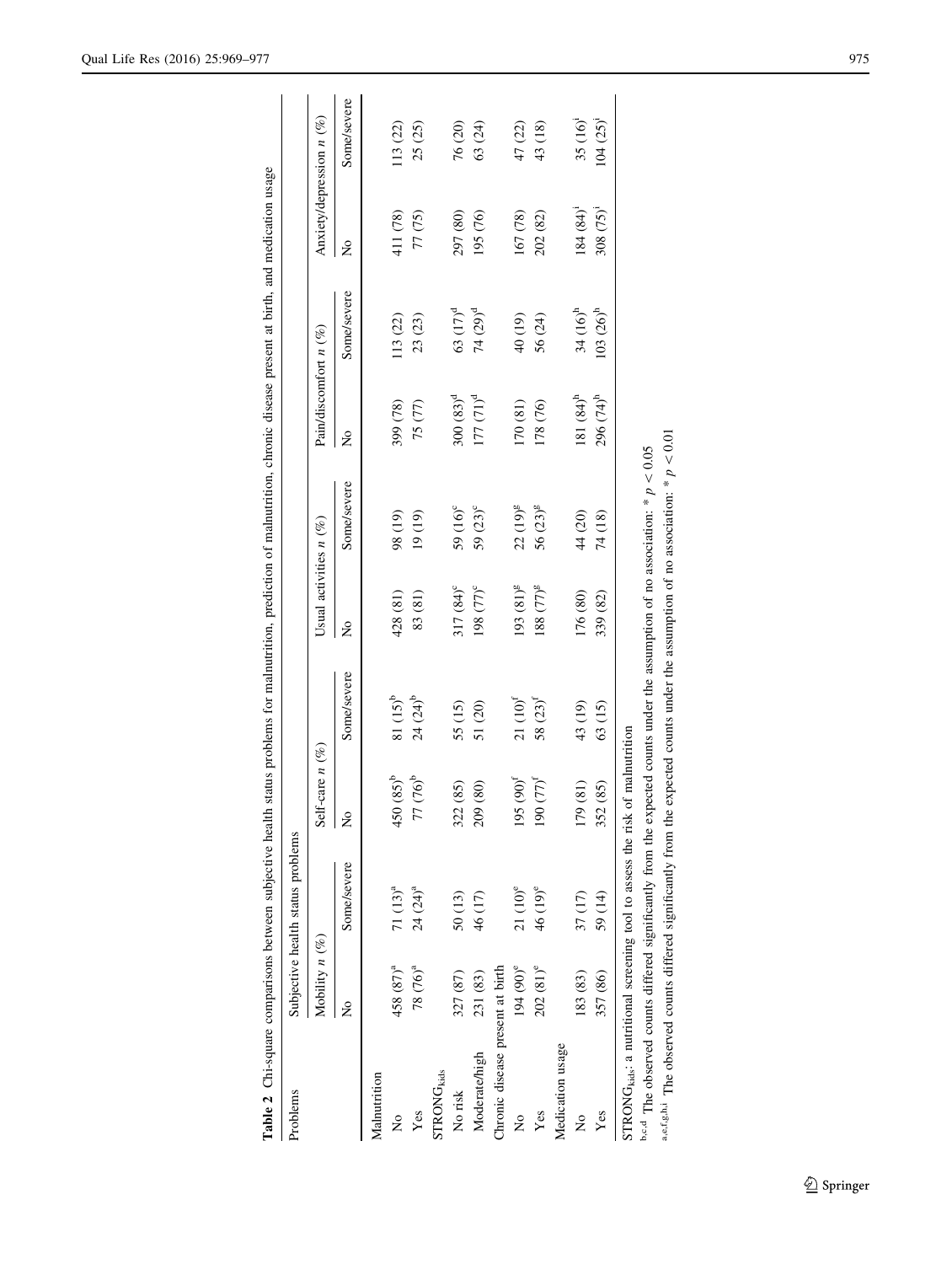<span id="page-7-0"></span>Table 3 Univariate and multivariate models of significant associations between subjective health status (visual analogue scale) and malnutrition

|                               | Constant | Unstandardized $\beta$ |     | SE Standardized $\beta$ | $p$ value | Multiple $R^2$ |
|-------------------------------|----------|------------------------|-----|-------------------------|-----------|----------------|
| Model $1a$                    |          |                        |     |                         |           |                |
| Malnutrition $(1 = yes)$ 69.5 |          | $-2.9$                 |     | $1.2 - 10$              | < 01      | 0.35           |
| Model $2^a$                   |          |                        |     |                         |           |                |
| Malnutrition $(1 = yes)$      | 63.0     | $-2.9$                 |     | $1.0 - 10$              | < 01      | 0.38           |
| Medication $(1 = yes)$        |          | $-2.1$                 | 0.8 | $-.09$                  | < 01      |                |
| Age in years                  |          | 0.8                    | 0.2 | .17                     | < 01      |                |

Model 1:  $F(9,614) = 36.1$ ,  $p < .001$ ,  $R^2 = .35$ , model 2:  $F(11,612) = 33.7$ ,  $p < .001$ ,  $\Delta R^2 = .03$ ,  $p < .001$ 

<sup>a</sup> Corrected for site of special school

VAS score, this may also explain the differences in VAS scores between the studies.

In our study, overall malnutrition, medication usage, and age explained almost 40 % of the variance of the subjective health status VAS. In practice, these variables are easily assessable and may identify those children with a chronic disease, at admission to the special school, who are at risk of a low subjective health status. Overall malnutrition was the sole 'predictor' variable in this study that might be influenced with an intervention. Therefore, it might be useful to develop school-feeding intervention programmes. These programmes may help to ameliorate and prevent some of the subjective health status problems. A recent Cochrane review concluded that school meals might have a number of small benefits for children attending regular schools. In younger children, school meals resulted in small improvements in weight, height, school attendance, math performance, and behaviour. Besides, it may have an impact on intelligence scores [[21\]](#page-8-0). For future research, it might also be useful to assess the influence of schoolfeeding programmes on subjective health status in chronically ill children attending special schools.

# Strengths and limitations

This is the first study in a large sample of chronically ill children attending special schools, in which associations between malnutrition, risk of malnutrition, and subjective health were assessed. Moreover, nine out of 11 special schools for chronically ill children in the Netherlands participated in this study, so it is a nationwide study.

Although very few children in these schools did not participate, we had no background information on these non-participating children, so bias may have played a small role. Another limitation is the fact that the one-dimensional EQ-5D questionnaire was used to assess proxy-reported subjective health status instead of a self-reported multidimensional subjective health status measure. For future research, perhaps assessing both self-reported and proxy-reported quality of life, including an emotional reaction to problems, could be more informative.

# **Conclusion**

Malnutrition in chronically ill children attending special schools was associated with lower subjective health status. Especially children who have their illness from birth, who used medication and the youngest children were at risk of a lower subjective health status. Therefore, it is important to identify these children using profile-screening tools. Schoolfeeding programmes probably can improve the nutritional status of these children which may also have a positive effect on the subjective health status in these children.

Acknowledgments Our thanks go to all the participating children for their cooperation, as well to all the participating schools and their nurses for forming the measurements and questionnaire. The participating schools in the Netherlands were: A. Schweitzerschool (Haarlem), Dr. Coronelschool (Amsterdam), W.B. Noteboomschool (Amsterdam), Reconvalescentenschool (Rotterdam), Schutte's Bosschool (Enschede), Groninger Buitenschool (Glimmen), Openlucht school Rotterdam (Rotterdam), Openluchtschool Breda (Breda), Utrechtse Buitenschool De Schans (Utrecht).

#### Compliance with ethical standards

Funding Partially by Ministry of EL&I, Ministry of Economic Affairs in the Netherlands.

Conflict of interest The authors declare that they have no conflict of interest.

Ethical approval All procedures performed in studies involving human participants were in accordance with the ethical standards of the institutional and/or national research committee and with the 1964 Helsinki Declaration and its later amendments or comparable ethical standards.